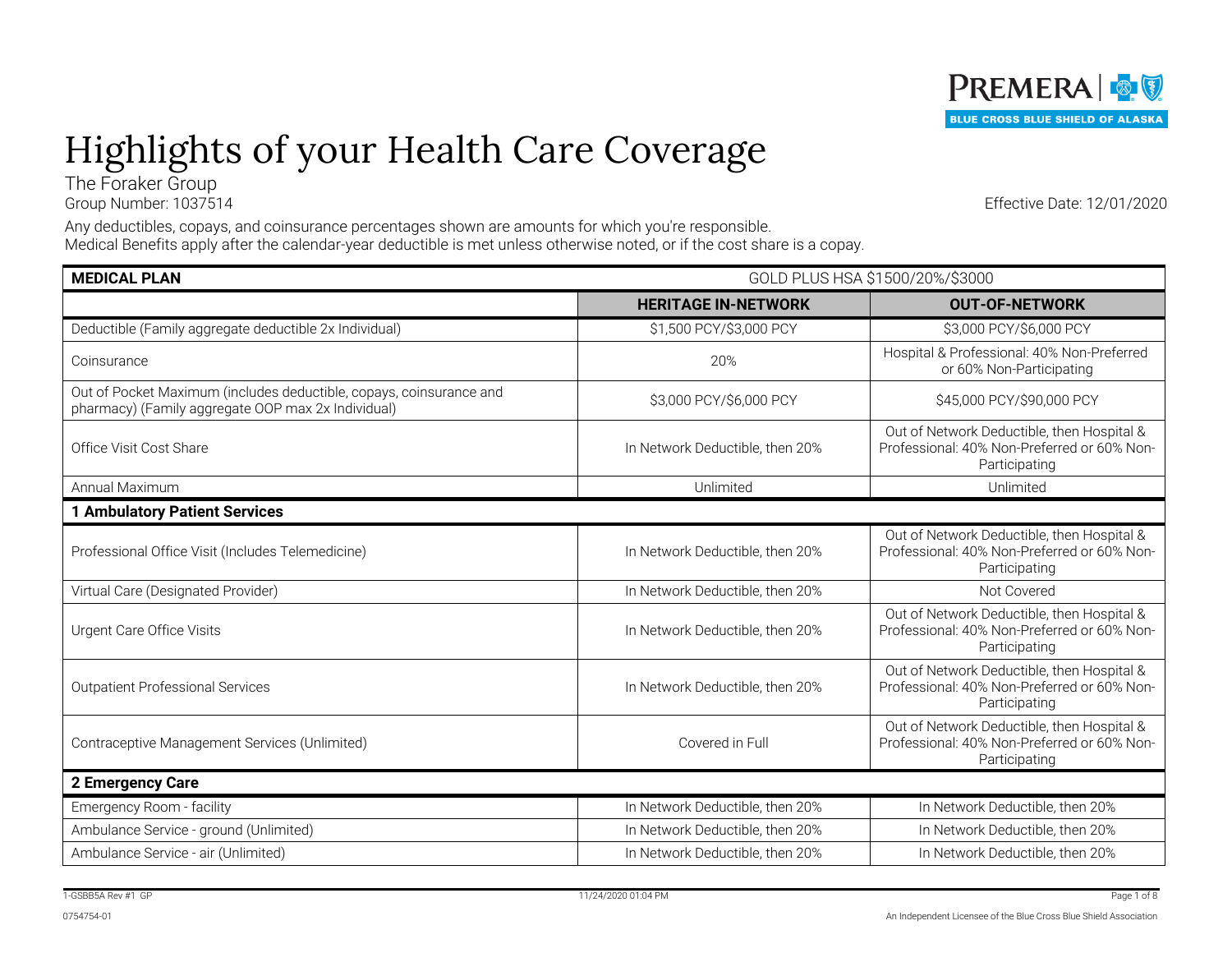| <b>MEDICAL PLAN</b>                                                                                | GOLD PLUS HSA \$1500/20%/\$3000 |                                                                                                            |
|----------------------------------------------------------------------------------------------------|---------------------------------|------------------------------------------------------------------------------------------------------------|
|                                                                                                    | <b>HERITAGE IN-NETWORK</b>      | <b>OUT-OF-NETWORK</b>                                                                                      |
| Ambulance Service - air non emergent (Unlimited)                                                   | In Network Deductible, then 20% | Out of Network Deductible, then 40% Non-<br>Preferred; 60% Non-Participating                               |
| 3 Hospitalization                                                                                  |                                 |                                                                                                            |
| Inpatient Medical and Surgical Room and Board (Unlimited)                                          | In Network Deductible, then 20% | Out of Network Deductible, then Hospital &<br>Professional: 40% Non-Preferred or 60% Non-<br>Participating |
| Skilled Nursing Facility (60 days PCY)                                                             | In Network Deductible, then 20% | Out of Network Deductible, then Hospital &<br>Professional: 40% Non-Preferred or 60% Non-<br>Participating |
| Hospice Inpatient Facility (10 days Inpatient; within the 6 month lifetime<br>maximum)             | In Network Deductible, then 20% | Out of Network Deductible, then Hospital &<br>Professional: 40% Non-Preferred or 60% Non-<br>Participating |
| Inpatient Professional Services                                                                    | In Network Deductible, then 20% | Out of Network Deductible, then Hospital &<br>Professional: 40% Non-Preferred or 60% Non-<br>Participating |
| Organ Transplants (Unlimited; \$75,000 donor and \$7,500 travel and lodging<br>limits)             | Covered as any other service    | Not Covered                                                                                                |
| 4 Maternity & Newborn Care                                                                         |                                 |                                                                                                            |
| Prenatal, Delivery, Postnatal (Coverage for subscriber, spouse, dependent)                         | In Network Deductible, then 20% | Out of Network Deductible, then Hospital &<br>Professional: 40% Non-Preferred or 60% Non-<br>Participating |
| 5 Mental Health & Substance Use Disorder Services, including<br><b>Behavioral Health Treatment</b> |                                 |                                                                                                            |
| Chemical Dependency Office Visit (Unlimited)                                                       | In Network Deductible, then 20% | Out of Network Deductible, then Hospital &<br>Professional: 40% Non-Preferred or 60% Non-<br>Participating |
| Chemical Dependency Outpatient Facility (Unlimited)                                                | In Network Deductible, then 20% | Out of Network Deductible, then Hospital &<br>Professional: 40% Non-Preferred or 60% Non-<br>Participating |
| Chemical Dependency Inpatient Facility (Unlimited)                                                 | In Network Deductible, then 20% | Out of Network Deductible, then Hospital &<br>Professional: 40% Non-Preferred or 60% Non-<br>Participating |
| Mental Health Office Visit (Unlimited)                                                             | In Network Deductible, then 20% | Out of Network Deductible, then Hospital &<br>Professional: 40% Non-Preferred or 60% Non-<br>Participating |
| Mental Health Outpatient Facility (Unlimited)                                                      | In Network Deductible, then 20% | Out of Network Deductible, then Hospital &<br>Professional: 40% Non-Preferred or 60% Non-<br>Participating |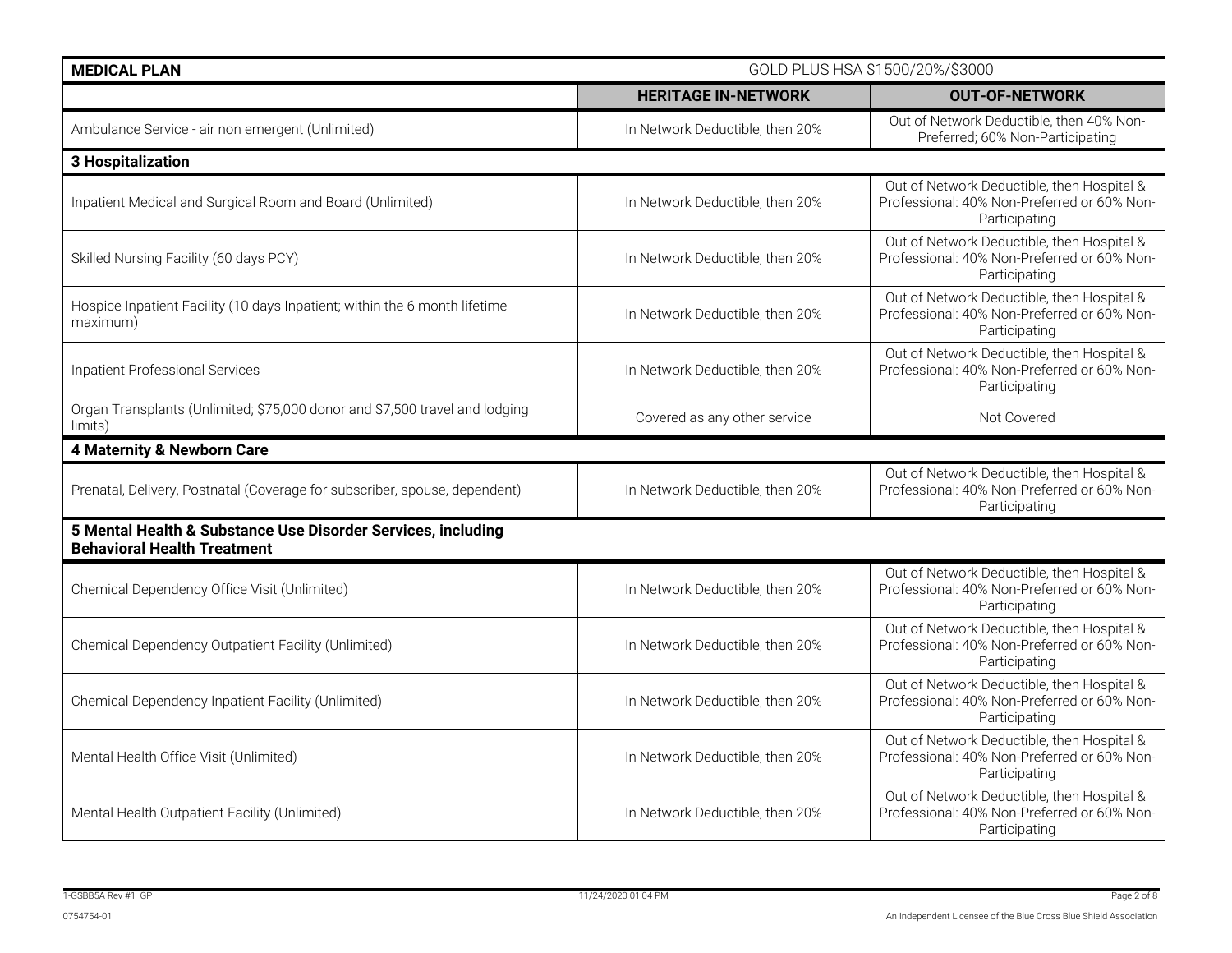| <b>MEDICAL PLAN</b>                                                                                                                                                      | GOLD PLUS HSA \$1500/20%/\$3000 |                                                                                                            |
|--------------------------------------------------------------------------------------------------------------------------------------------------------------------------|---------------------------------|------------------------------------------------------------------------------------------------------------|
|                                                                                                                                                                          | <b>HERITAGE IN-NETWORK</b>      | <b>OUT-OF-NETWORK</b>                                                                                      |
| Mental Health Inpatient Facility (Unlimited)                                                                                                                             | In Network Deductible, then 20% | Out of Network Deductible, then Hospital &<br>Professional: 40% Non-Preferred or 60% Non-<br>Participating |
| <b>6 Prescription Drug</b>                                                                                                                                               |                                 |                                                                                                            |
| Drug List                                                                                                                                                                | M1<br>No Tiers                  | M1<br>No Tiers                                                                                             |
| Specific Generic Preventive Drugs (Retail: 90 day supply, one copay every 30 day<br>supply; Mail: 90 day supply; Specialty: 30 day supply)                               | Covered in Full                 | Covered in Full                                                                                            |
| Retail (preferred generic/preferred brand/non-preferred) (Retail: 90 day supply,<br>one copay every 30 day supply; Mail: 90 day supply; Specialty: 30 day supply)        | In Network Deductible, then 20% | In Network Deductible, then 20%                                                                            |
| Mail Order (preferred generic/preferred brand/non-preferred) (Retail: 90 day<br>supply, one copay every 30 day supply; Mail: 90 day supply; Specialty: 30 day<br>supply) | In Network Deductible, then 20% | Not Covered                                                                                                |
| Specialty Rx (Retail: 90 day supply, one copay every 30 day supply; Mail: 90 day<br>supply; Specialty: 30 day supply)                                                    | In Network Deductible, then 20% | In Network Deductible, then 20%                                                                            |
| 7 Rehabilitative & Habilitative Services & Devices                                                                                                                       |                                 |                                                                                                            |
| Inpatient Rehabilitation (30 days PCY)                                                                                                                                   | In Network Deductible, then 20% | Out of Network Deductible, then Hospital &<br>Professional: 40% Non-Preferred or 60% Non-<br>Participating |
| Inpatient Habilitation (30 days PCY)                                                                                                                                     | In Network Deductible, then 20% | Out of Network Deductible, then Hospital &<br>Professional: 40% Non-Preferred or 60% Non-<br>Participating |
| Rehab Outpatient Professional - physical, speech, occupational therapy (45 visits<br>PCY)                                                                                | In Network Deductible, then 20% | Out of Network Deductible, then Hospital &<br>Professional: 40% Non-Preferred or 60% Non-<br>Participating |
| Habilitation Outpatient Professional - physical, speech, occupational therapy (45<br>visits PCY)                                                                         | In Network Deductible, then 20% | Out of Network Deductible, then Hospital &<br>Professional: 40% Non-Preferred or 60% Non-<br>Participating |
| Massage Therapy (Applies to rehab or neurodevelopmental therapy)                                                                                                         | In Network Deductible, then 20% | Out of Network Deductible, then Hospital &<br>Professional: 40% Non-Preferred or 60% Non-<br>Participating |
| Durable Medical Equipment (MS: Unlimited, ME: Unlimited, Pro: Unlimited)                                                                                                 | In Network Deductible, then 20% | Out of Network Deductible, then Hospital &<br>Professional: 40% Non-Preferred or 60% Non-<br>Participating |
| <b>8 Laboratory/Imaging Services</b>                                                                                                                                     |                                 |                                                                                                            |
| Pathology                                                                                                                                                                | In Network Deductible, then 20% | Out of Network Deductible, then Hospital &<br>Professional: 40% Non-Preferred or 60% Non-<br>Participating |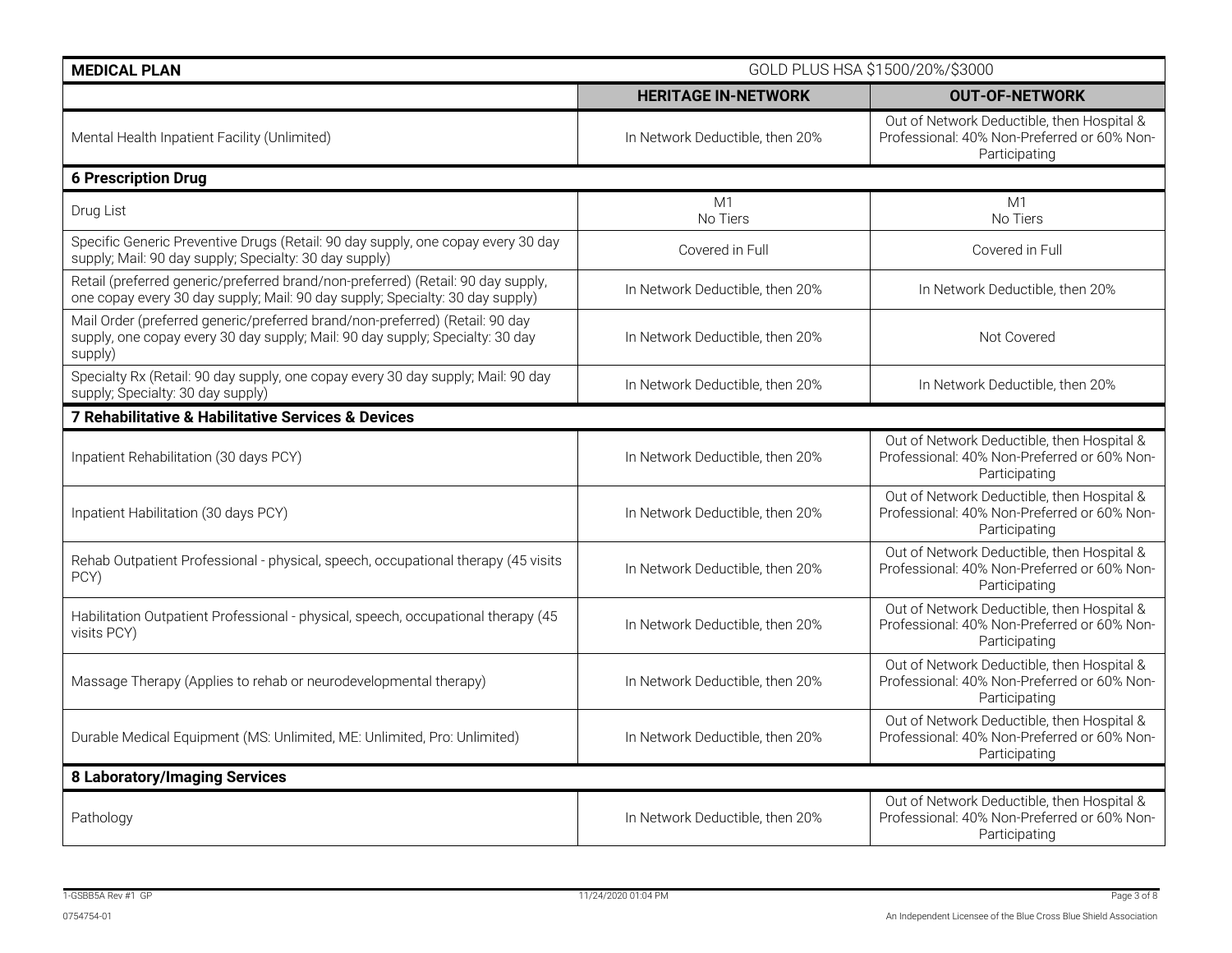| <b>MEDICAL PLAN</b>                                                                                                                                    | GOLD PLUS HSA \$1500/20%/\$3000                     |                                                                                                            |
|--------------------------------------------------------------------------------------------------------------------------------------------------------|-----------------------------------------------------|------------------------------------------------------------------------------------------------------------|
|                                                                                                                                                        | <b>HERITAGE IN-NETWORK</b>                          | <b>OUT-OF-NETWORK</b>                                                                                      |
| Imaging - basic                                                                                                                                        | In Network Deductible, then 20%                     | Out of Network Deductible, then Hospital &<br>Professional: 40% Non-Preferred or 60% Non-<br>Participating |
| Imaging - major (MRI, CT, PET)                                                                                                                         | In Network Deductible, then 20%                     | Out of Network Deductible, then Hospital &<br>Professional: 40% Non-Preferred or 60% Non-<br>Participating |
| Diagnostic Mammography                                                                                                                                 | In Network Deductible, then 20%                     | Out of Network Deductible, then Hospital &<br>Professional: 40% Non-Preferred or 60% Non-<br>Participating |
| 9 Preventive/Wellness Services & Chronic Disease Management                                                                                            |                                                     |                                                                                                            |
| Preventive Office Visit (Unlimited, subject to standard medical guidelines)                                                                            | Covered in Full                                     | Out of Network Deductible, then Hospital &<br>Professional: 40% Non-Preferred or 60% Non-<br>Participating |
| Immunizations (Unlimited, subject to standard medical guidelines)                                                                                      | Covered in Full                                     | Out of Network Deductible, then Hospital &<br>Professional: 40% Non-Preferred or 60% Non-<br>Participating |
| Preventive Laboratory Screens                                                                                                                          | Covered in Full                                     | Out of Network Deductible, then Hospital &<br>Professional: 40% Non-Preferred or 60% Non-<br>Participating |
| Preventive Imaging                                                                                                                                     | Covered in Full                                     | Out of Network Deductible, then Hospital &<br>Professional: 40% Non-Preferred or 60% Non-<br>Participating |
| Preventive Routine Mammography                                                                                                                         | Covered in Full                                     | Out of Network Deductible, then Hospital &<br>Professional: 40% Non-Preferred or 60% Non-<br>Participating |
| 10 Pediatric Services, including Oral & Vision Care                                                                                                    |                                                     |                                                                                                            |
| Pediatric Vision Exam (1 PCY under age 19)                                                                                                             | \$25 Copay, applies to the Out of Pocket<br>Maximum | \$25 Copay, applies to the Out of Pocket<br>Maximum                                                        |
| Pediatric Eyewear (Under age 19: One pair of glasses PCY (frames & lenses). 12<br>month supply of contacts PCY, in lieu of glasses (frames & lenses).) | Covered in Full                                     | Covered In Full                                                                                            |
| Pediatric Dental (preventive)                                                                                                                          | Covered in Full                                     | Waive Deductible, 10%                                                                                      |
| Pediatric Dental (basic)                                                                                                                               | Deductible, then 30%                                | Deductible, then 50%                                                                                       |
| Pediatric Dental (major)                                                                                                                               | Deductible, then 50%                                | Deductible, then 50%                                                                                       |
| <b>Routine Hearing</b>                                                                                                                                 |                                                     |                                                                                                            |
| Routine Hearing Exam (1 every 2 calendar years)                                                                                                        | In Network Deductible, then 20%                     | In Network Deductible, then 20%                                                                            |
| Routine Hearing Aids and Hardware (\$3,000 every 3 calendar years)                                                                                     | In Network Deductible, then 20%                     | In Network Deductible, then 20%                                                                            |
| <b>Alternative Care</b>                                                                                                                                |                                                     |                                                                                                            |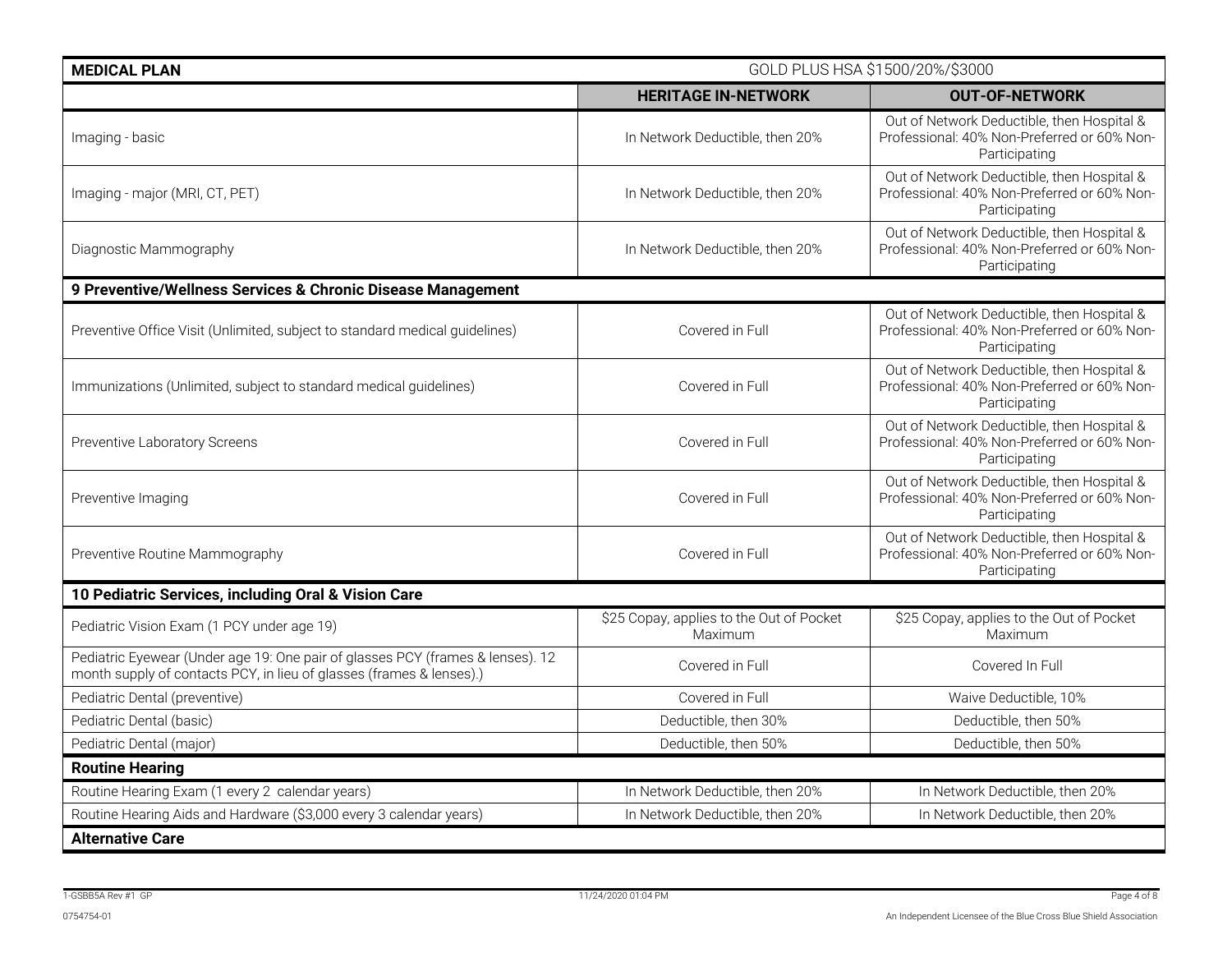| <b>MEDICAL PLAN</b>                                                                                                                                                                                                                                          | GOLD PLUS HSA \$1500/20%/\$3000                                                                |                                                                                                            |
|--------------------------------------------------------------------------------------------------------------------------------------------------------------------------------------------------------------------------------------------------------------|------------------------------------------------------------------------------------------------|------------------------------------------------------------------------------------------------------------|
|                                                                                                                                                                                                                                                              | <b>HERITAGE IN-NETWORK</b>                                                                     | <b>OUT-OF-NETWORK</b>                                                                                      |
| Chiropractic (12 visits PCY)                                                                                                                                                                                                                                 | In Network Deductible, then 20%                                                                | Out of Network Deductible, then Hospital &<br>Professional: 40% Non-Preferred or 60% Non-<br>Participating |
| Acupuncture (12 visits PCY)                                                                                                                                                                                                                                  | In Network Deductible, then 20%                                                                | Out of Network Deductible, then Hospital &<br>Professional: 40% Non-Preferred or 60% Non-<br>Participating |
| Naturopath (Unlimited)                                                                                                                                                                                                                                       | In Network Deductible, then 20%                                                                | Out of Network Deductible, then Hospital &<br>Professional: 40% Non-Preferred or 60% Non-<br>Participating |
| <b>Alaska Medical Transportation Benefits</b>                                                                                                                                                                                                                |                                                                                                |                                                                                                            |
| Medical Access Transportation (High Option 3 round trips PCY for patient<br>(includes 3 round trips PCY for parent or guardian if pt. under 19 yrs of age))                                                                                                  | In Network Deductible, then 20%                                                                | In Network Deductible, then 20%                                                                            |
| Elective Procedure Travel (Prior Approval Required: Member & Medically<br>Necessary Companion - Air: 1 round-trip per episode; Surface Transportation &<br>Parking: \$35/day; Ferry Transportation \$50 per person each way; Lodging<br>\$50/day per person) | Travel: In Network Deductible, then 0%;<br>Medical Procedures: covered as any other<br>service | Travel: In Network Deductible, then 0%;<br>Medical Procedures: covered as any other<br>service             |
| Premera Designated Centers of Excellence Package Services (Eligible Services<br>Include: Total Joint Replacement (Knee & Hip Replacement), Spine & Gynecology)                                                                                               | In Network Deductible, then 0%                                                                 | Covered as any other service                                                                               |

Benefits provided at 100% of allowable charges; not subject to deductible or coinsurance.

Seasonal immunizations provided at a pharmacy will be covered in full up to maximum allowable amount.

Massage therapy must be billed by a licensed physician.

Autism: Mental Health, Psychological & Neuropsychological Testing, Outpatient Professional & Facility Care covered as any other service.

Copays are not subject to the deductible unless otherwise noted.

Prior Authorization is required for many services to be covered. For more information please refer to your benefit booklet.

PCY = Per Calendar Year. Balance billing may apply if a provider is not contracted with Premera Blue Cross Blue Shield of Alaska. Members are responsible for amounts in excess of the allowable charge.

*This is not a complete explanation of covered services, exclusions, limitations, reductions or the terms under which the program may be continued in force. This benefit highlight is not a contract. For full coverage provisions, including a description of waiting periods, limitations and exclusions please contact Customer Service.*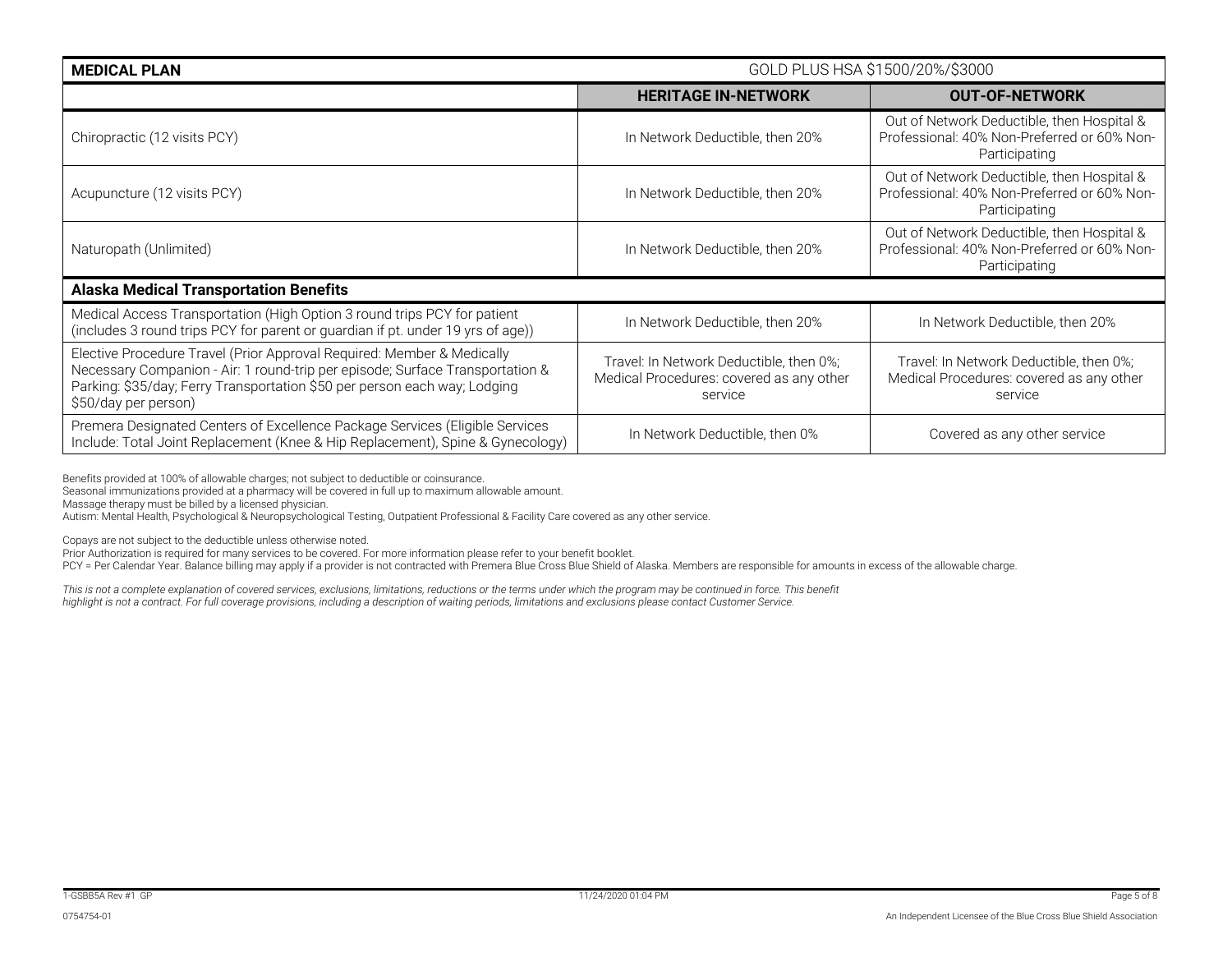## Highlights of your Health Care Coverage

The Foraker Group

Group Number: 1037514 Effective Date: 12/01/2020

Any deductibles, copays, and coinsurance percentages shown are amounts for which you're responsible.

Medical Benefits apply after the calendar-year deductible is met unless otherwise noted, or if the cost share is a copay.

| <b>MEDICAL PLAN</b>                                                                                                                                         | MANDATED ADULT VISION: VISION EXAM AND HARDWARE \$350 PER CALENDAR<br>YFAR |                       |
|-------------------------------------------------------------------------------------------------------------------------------------------------------------|----------------------------------------------------------------------------|-----------------------|
|                                                                                                                                                             | <b>IN-NETWORK</b>                                                          | <b>OUT-OF-NETWORK</b> |
| <b>Adult Vision</b>                                                                                                                                         |                                                                            |                       |
| Vision exam (1 PCY; \$350 PCY, shared with Vision Hardware)                                                                                                 | \$25 Copay                                                                 | \$25 Copay            |
| Eyewear (1 set of frames every 2 consecutive years, \$90 max; 1 pair of lenses<br>PCY; contacts \$170 PCY max; Vision Exam/Test and Hardware \$350 PCY max) | Covered in Full                                                            | Covered In Full       |

Benefits provided at 100% of allowable charges; not subject to deductible or coinsurance.

Seasonal immunizations provided at a pharmacy will be covered in full up to maximum allowable amount.

Massage therapy must be billed by a licensed physician.

Autism: Mental Health, Psychological & Neuropsychological Testing, Outpatient Professional & Facility Care covered as any other service.

Copays are not subject to the deductible unless otherwise noted.

Prior Authorization is required for many services to be covered. For more information please refer to your benefit booklet.

PCY = Per Calendar Year. Balance billing may apply if a provider is not contracted with Premera Blue Cross Blue Shield of Alaska. Members are responsible for amounts in excess of the allowable charge.

*This is not a complete explanation of covered services, exclusions, limitations, reductions or the terms under which the program may be continued in force. This benefit highlight is not a contract. For full coverage provisions, including a description of waiting periods, limitations and exclusions please contact Customer Service.*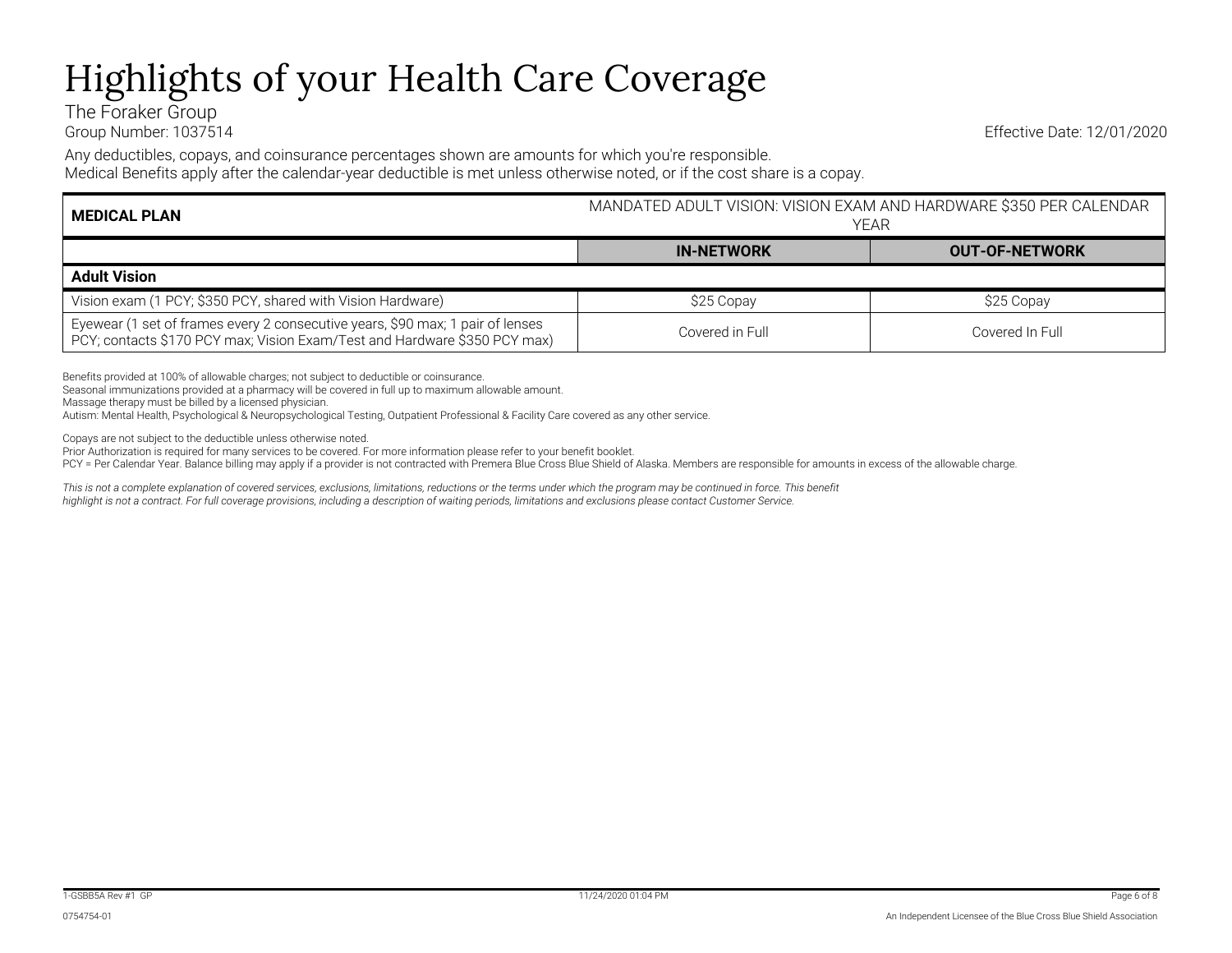## Highlights of your Dental Coverage

### **The Foraker Group**<br>Group Number: 1037514

Any deductibles, copays, and coinsurance percentages shown are amounts for which you're responsible.

**DENTAL PLAN ADULT DENTAL OPTIMA \$50/0%-20%-50%/\$1500 COVERED SERVICES Individual/Family Deductible PCY** \$50 PCY / \$150 PCY **Diagnostic/Preventive** Covered in Full **Diagnostic/Preventive** Covered in Full **Covered in Full** Cleanings (limited to 2 PCY) Emergency exams (limited to 1 PCY) Routine oral exams (limited to 2 PCY) Bitewing x-rays, once PCY (limited to 4) Routine x-rays (complete series or panoramic x-ray once per 36 consecutive months, but not both) **Basic** Deductible, then 20% Emergency palliative treatment Fillings (limited to once per tooth surface every 24 consecutive months) General Anesthesia (limited to covered dental procedures at dental-care provider's office when dentally necessary) Simple and surgical extractions Periodontal maintenance (limited to 4 visits per calendar year) **Major** Deductible, then 50% Implants, dentures, partial & fixed bridges (replacements limited to once every 5 calendar years) Endodontic (root canal) treatment (once per tooth every 2 calendar year) Oral Surgery Full mouth debridement (limited to once every 3 calendar years) Inlays, onlays & crowns (replacements limited to once per tooth every 5 calendar years) Periodontal scaling (once per quadrant every 2 calendar years) Periodontal surgery Recementing & repair of crowns, inlays, bridgework & dentures **Annual Maximum** \$1,500 PCY

Diagnostic and Preventive Care Services aren't subject to the calendar year deductible. PCY = Per Calendar Year.

Balance billing may apply if a provider is not contracted with Premera Blue Cross Blue Shield of Alaska. Members are responsible for amounts in excess of the allowable charge.

This is not a complete explanation of covered services, exclusions, limitations, reductions or the terms under which the program may be continued in force. This benefit *highlight is not a contract. For full coverage provisions, including a description of waiting periods, limitations and exclusions please contact Customer Service.*